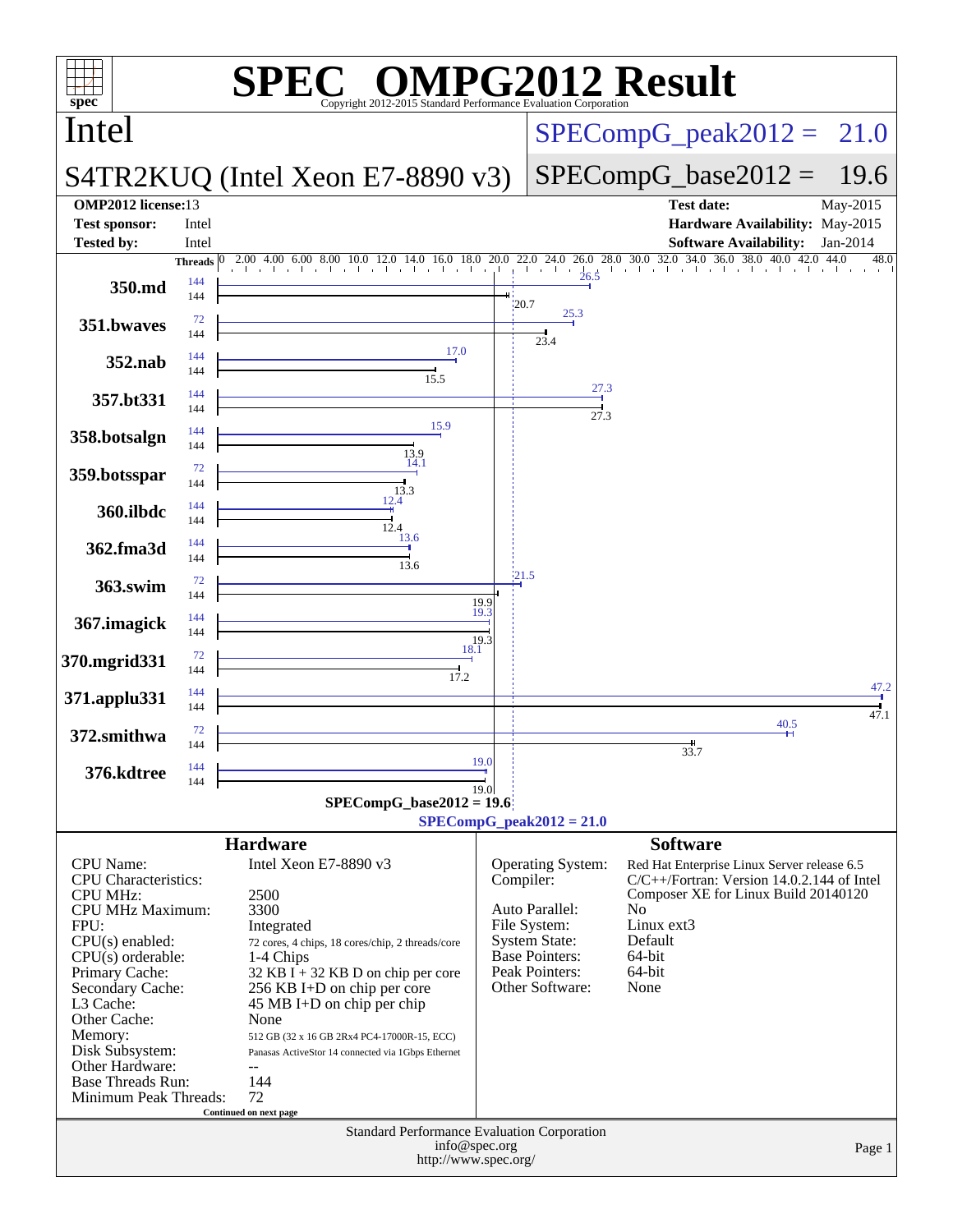

### Intel

#### S4TR2KUQ (Intel Xeon E7-8890 v3)

#### **[OMP2012 license:](http://www.spec.org/auto/omp2012/Docs/result-fields.html#OMP2012license)**13 **[Test date:](http://www.spec.org/auto/omp2012/Docs/result-fields.html#Testdate)** May-2015

**[Tested by:](http://www.spec.org/auto/omp2012/Docs/result-fields.html#Testedby)** Intel **[Software Availability:](http://www.spec.org/auto/omp2012/Docs/result-fields.html#SoftwareAvailability)** Jan-2014

[Maximum Peak Threads:](http://www.spec.org/auto/omp2012/Docs/result-fields.html#MaximumPeakThreads) 144

 $SPECompG<sub>peak2012</sub> = 21.0$ 

#### $SPECompG_base2012 = 19.6$  $SPECompG_base2012 = 19.6$

**[Test sponsor:](http://www.spec.org/auto/omp2012/Docs/result-fields.html#Testsponsor)** Intel **[Hardware Availability:](http://www.spec.org/auto/omp2012/Docs/result-fields.html#HardwareAvailability)** May-2015

Standard Performance Evaluation Corporation [info@spec.org](mailto:info@spec.org) <http://www.spec.org/> Page 2 **[Results Table](http://www.spec.org/auto/omp2012/Docs/result-fields.html#ResultsTable) [Benchmark](http://www.spec.org/auto/omp2012/Docs/result-fields.html#Benchmark) [Threads](http://www.spec.org/auto/omp2012/Docs/result-fields.html#Threads) [Seconds](http://www.spec.org/auto/omp2012/Docs/result-fields.html#Seconds) [Ratio](http://www.spec.org/auto/omp2012/Docs/result-fields.html#Ratio) [Seconds](http://www.spec.org/auto/omp2012/Docs/result-fields.html#Seconds) [Ratio](http://www.spec.org/auto/omp2012/Docs/result-fields.html#Ratio) [Seconds](http://www.spec.org/auto/omp2012/Docs/result-fields.html#Seconds) [Ratio](http://www.spec.org/auto/omp2012/Docs/result-fields.html#Ratio) Base [Threads](http://www.spec.org/auto/omp2012/Docs/result-fields.html#Threads) [Seconds](http://www.spec.org/auto/omp2012/Docs/result-fields.html#Seconds) [Ratio](http://www.spec.org/auto/omp2012/Docs/result-fields.html#Ratio) [Seconds](http://www.spec.org/auto/omp2012/Docs/result-fields.html#Seconds) [Ratio](http://www.spec.org/auto/omp2012/Docs/result-fields.html#Ratio) [Seconds](http://www.spec.org/auto/omp2012/Docs/result-fields.html#Seconds) [Ratio](http://www.spec.org/auto/omp2012/Docs/result-fields.html#Ratio) Peak** [350.md](http://www.spec.org/auto/omp2012/Docs/350.md.html) 144 223 20.7 **[224](http://www.spec.org/auto/omp2012/Docs/result-fields.html#Median) [20.7](http://www.spec.org/auto/omp2012/Docs/result-fields.html#Median)** 226 20.5 144 175 26.4 **[175](http://www.spec.org/auto/omp2012/Docs/result-fields.html#Median) [26.5](http://www.spec.org/auto/omp2012/Docs/result-fields.html#Median)** 175 26.5 [351.bwaves](http://www.spec.org/auto/omp2012/Docs/351.bwaves.html) 144 195 23.3 **[194](http://www.spec.org/auto/omp2012/Docs/result-fields.html#Median) [23.4](http://www.spec.org/auto/omp2012/Docs/result-fields.html#Median)** 194 23.4 72 **[179](http://www.spec.org/auto/omp2012/Docs/result-fields.html#Median) [25.3](http://www.spec.org/auto/omp2012/Docs/result-fields.html#Median)** 179 25.3 179 25.2 [352.nab](http://www.spec.org/auto/omp2012/Docs/352.nab.html) 144 251 15.5 252 15.4 **[252](http://www.spec.org/auto/omp2012/Docs/result-fields.html#Median) [15.5](http://www.spec.org/auto/omp2012/Docs/result-fields.html#Median)** 144 230 16.9 229 17.0 **[229](http://www.spec.org/auto/omp2012/Docs/result-fields.html#Median) [17.0](http://www.spec.org/auto/omp2012/Docs/result-fields.html#Median)** [357.bt331](http://www.spec.org/auto/omp2012/Docs/357.bt331.html) 144 173 27.3 174 27.3 **[174](http://www.spec.org/auto/omp2012/Docs/result-fields.html#Median) [27.3](http://www.spec.org/auto/omp2012/Docs/result-fields.html#Median)** 144 173 27.4 **[173](http://www.spec.org/auto/omp2012/Docs/result-fields.html#Median) [27.3](http://www.spec.org/auto/omp2012/Docs/result-fields.html#Median)** 174 27.3 [358.botsalgn](http://www.spec.org/auto/omp2012/Docs/358.botsalgn.html) 144 312 13.9 **[312](http://www.spec.org/auto/omp2012/Docs/result-fields.html#Median) [13.9](http://www.spec.org/auto/omp2012/Docs/result-fields.html#Median)** 312 13.9 144 **[274](http://www.spec.org/auto/omp2012/Docs/result-fields.html#Median) [15.9](http://www.spec.org/auto/omp2012/Docs/result-fields.html#Median)** 274 15.9 274 15.9 [359.botsspar](http://www.spec.org/auto/omp2012/Docs/359.botsspar.html) 144 393 13.3 **[396](http://www.spec.org/auto/omp2012/Docs/result-fields.html#Median) [13.3](http://www.spec.org/auto/omp2012/Docs/result-fields.html#Median)** 396 13.2 72 371 14.1 371 14.2 **[371](http://www.spec.org/auto/omp2012/Docs/result-fields.html#Median) [14.1](http://www.spec.org/auto/omp2012/Docs/result-fields.html#Median)** [360.ilbdc](http://www.spec.org/auto/omp2012/Docs/360.ilbdc.html) 144 **[287](http://www.spec.org/auto/omp2012/Docs/result-fields.html#Median) [12.4](http://www.spec.org/auto/omp2012/Docs/result-fields.html#Median)** 286 12.4 289 12.3 144 290 12.3 286 12.4 **[286](http://www.spec.org/auto/omp2012/Docs/result-fields.html#Median) [12.4](http://www.spec.org/auto/omp2012/Docs/result-fields.html#Median)** [362.fma3d](http://www.spec.org/auto/omp2012/Docs/362.fma3d.html) 144 279 13.6 **[279](http://www.spec.org/auto/omp2012/Docs/result-fields.html#Median) [13.6](http://www.spec.org/auto/omp2012/Docs/result-fields.html#Median)** 279 13.6 144 **[279](http://www.spec.org/auto/omp2012/Docs/result-fields.html#Median) [13.6](http://www.spec.org/auto/omp2012/Docs/result-fields.html#Median)** 280 13.6 278 13.7 [363.swim](http://www.spec.org/auto/omp2012/Docs/363.swim.html) 144 227 20.0 228 19.9 **[227](http://www.spec.org/auto/omp2012/Docs/result-fields.html#Median) [19.9](http://www.spec.org/auto/omp2012/Docs/result-fields.html#Median)** 72 **[210](http://www.spec.org/auto/omp2012/Docs/result-fields.html#Median) [21.5](http://www.spec.org/auto/omp2012/Docs/result-fields.html#Median)** 211 21.5 210 21.5 [367.imagick](http://www.spec.org/auto/omp2012/Docs/367.imagick.html) 144 364 19.3 365 19.3 **[364](http://www.spec.org/auto/omp2012/Docs/result-fields.html#Median) [19.3](http://www.spec.org/auto/omp2012/Docs/result-fields.html#Median)** 144 364 19.3 364 19.3 **[364](http://www.spec.org/auto/omp2012/Docs/result-fields.html#Median) [19.3](http://www.spec.org/auto/omp2012/Docs/result-fields.html#Median)** [370.mgrid331](http://www.spec.org/auto/omp2012/Docs/370.mgrid331.html) 144 **[257](http://www.spec.org/auto/omp2012/Docs/result-fields.html#Median) [17.2](http://www.spec.org/auto/omp2012/Docs/result-fields.html#Median)** 258 17.1 257 17.2 72 244 18.1 **[244](http://www.spec.org/auto/omp2012/Docs/result-fields.html#Median) [18.1](http://www.spec.org/auto/omp2012/Docs/result-fields.html#Median)** 244 18.1 [371.applu331](http://www.spec.org/auto/omp2012/Docs/371.applu331.html) 144 129 47.0 **[129](http://www.spec.org/auto/omp2012/Docs/result-fields.html#Median) [47.1](http://www.spec.org/auto/omp2012/Docs/result-fields.html#Median)** 129 47.1 144 128 47.3 129 47.2 **[128](http://www.spec.org/auto/omp2012/Docs/result-fields.html#Median) [47.2](http://www.spec.org/auto/omp2012/Docs/result-fields.html#Median)** [372.smithwa](http://www.spec.org/auto/omp2012/Docs/372.smithwa.html) 144 158 33.9 159 33.7 **[159](http://www.spec.org/auto/omp2012/Docs/result-fields.html#Median) [33.7](http://www.spec.org/auto/omp2012/Docs/result-fields.html#Median)** 72 133 40.4 **[132](http://www.spec.org/auto/omp2012/Docs/result-fields.html#Median) [40.5](http://www.spec.org/auto/omp2012/Docs/result-fields.html#Median)** 131 40.9 [376.kdtree](http://www.spec.org/auto/omp2012/Docs/376.kdtree.html) 144 237 19.0 **[237](http://www.spec.org/auto/omp2012/Docs/result-fields.html#Median) [19.0](http://www.spec.org/auto/omp2012/Docs/result-fields.html#Median)** 237 19.0 144 235 19.1 237 19.0 **[237](http://www.spec.org/auto/omp2012/Docs/result-fields.html#Median) [19.0](http://www.spec.org/auto/omp2012/Docs/result-fields.html#Median)** Results appear in the [order in which they were run.](http://www.spec.org/auto/omp2012/Docs/result-fields.html#RunOrder) Bold underlined text [indicates a median measurement.](http://www.spec.org/auto/omp2012/Docs/result-fields.html#Median) **[Platform Notes](http://www.spec.org/auto/omp2012/Docs/result-fields.html#PlatformNotes)** Sysinfo program /panfs/projects/innl/aknyaze1/OMP2012/1.0/Docs/sysinfo \$Rev: 395 \$ \$Date:: 2012-07-25 #\$ 8f8c0fe9e19c658963a1e67685e50647 running on ehx07 Fri May 22 22:04:37 2015 This section contains SUT (System Under Test) info as seen by some common utilities. To remove or add to this section, see: <http://www.spec.org/omp2012/Docs/config.html#sysinfo> From /proc/cpuinfo model name : Intel(R) Xeon(R) CPU E7-8890 v3 @ 2.50GHz 4 "physical id"s (chips) 144 "processors" cores, siblings (Caution: counting these is hw and system dependent. The following excerpts from /proc/cpuinfo might not be reliable. Use with caution.) cpu cores : 18 siblings : 36 physical 0: cores 0 1 2 3 4 8 9 10 11 16 17 18 19 20 24 25 26 27 physical 1: cores 0 1 2 3 4 8 9 10 11 16 17 18 19 20 24 25 26 27 physical 2: cores 0 1 2 3 4 8 9 10 11 16 17 18 19 20 24 25 26 27 physical 3: cores 0 1 2 3 4 8 9 10 11 16 17 18 19 20 24 25 26 27 cache size : 46080 KB Continued on next page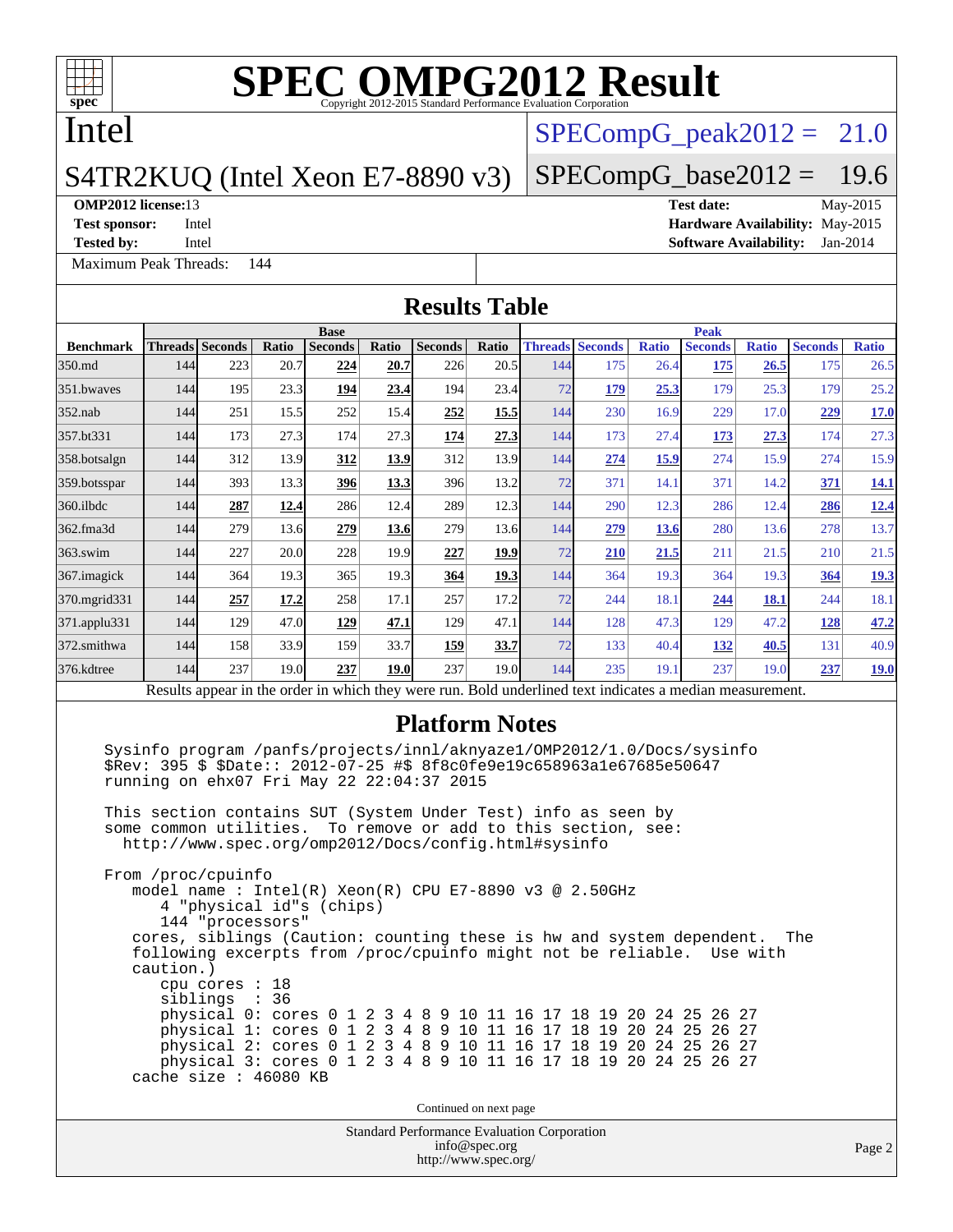

Intel

 $SPECompG<sub>peak2012</sub> = 21.0$ 

S4TR2KUQ (Intel Xeon E7-8890 v3)

 $SPECompG_base2012 = 19.6$  $SPECompG_base2012 = 19.6$ 

**[OMP2012 license:](http://www.spec.org/auto/omp2012/Docs/result-fields.html#OMP2012license)**13 **[Test date:](http://www.spec.org/auto/omp2012/Docs/result-fields.html#Testdate)** May-2015 **[Test sponsor:](http://www.spec.org/auto/omp2012/Docs/result-fields.html#Testsponsor)** Intel **[Hardware Availability:](http://www.spec.org/auto/omp2012/Docs/result-fields.html#HardwareAvailability)** May-2015 **[Tested by:](http://www.spec.org/auto/omp2012/Docs/result-fields.html#Testedby)** Intel **[Software Availability:](http://www.spec.org/auto/omp2012/Docs/result-fields.html#SoftwareAvailability)** Jan-2014

#### **[Platform Notes \(Continued\)](http://www.spec.org/auto/omp2012/Docs/result-fields.html#PlatformNotes)**

From /proc/meminfo<br>MemTotal: 529146648 kB HugePages\_Total: 0<br>Hugepagesize: 2048 kB Hugepagesize: /usr/bin/lsb\_release -d Red Hat Enterprise Linux Server release 6.5 (Santiago) From /etc/\*release\* /etc/\*version\* redhat-release: Red Hat Enterprise Linux Server release 6.5 (Santiago) system-release: Red Hat Enterprise Linux Server release 6.5 (Santiago) system-release-cpe: cpe:/o:redhat:enterprise\_linux:6server:ga:server uname -a: Linux ehx07 2.6.32-358.6.2.el6.x86\_64.crt1 #4 SMP Fri May 17 15:33:33 MDT 2013 x86\_64 x86\_64 x86\_64 GNU/Linux run-level 3 May 22 05:08 SPEC is set to: /panfs/projects/innl/aknyaze1/OMP2012/1.0 Filesystem Type Size Used Avail Use% Mounted on panfs://36.101.211.31/projects panfs 32T 28T 4.1T 88% /panfs/projects Cannot run dmidecode; consider saying 'chmod +s /usr/sbin/dmidecode' (End of data from sysinfo program)

#### **[General Notes](http://www.spec.org/auto/omp2012/Docs/result-fields.html#GeneralNotes)**

Standard Performance Evaluation Corporation [info@spec.org](mailto:info@spec.org) <http://www.spec.org/> ======================================================================== BIOS settings notes: Intel Turbo Boost Technology (Turbo) : Enabled ======================================================================== General OMP Library Settings ENV\_KMP\_LIBRARY=turnaround ENV\_KMP\_STACKSIZE=190M ENV\_KMP\_BLOCKTIME=infinite ENV\_OMP\_DYNAMIC=FALSE ENV\_OMP\_NESTED=FALSE ENV\_OMP\_SCHEDULE=static ======================================================================== General base OMP Library Settings ENV\_KMP\_AFFINITY=compact,0 ======================================================================== General peak OMP Library Settings ENV\_KMP\_AFFINITY=compact,0 Continued on next page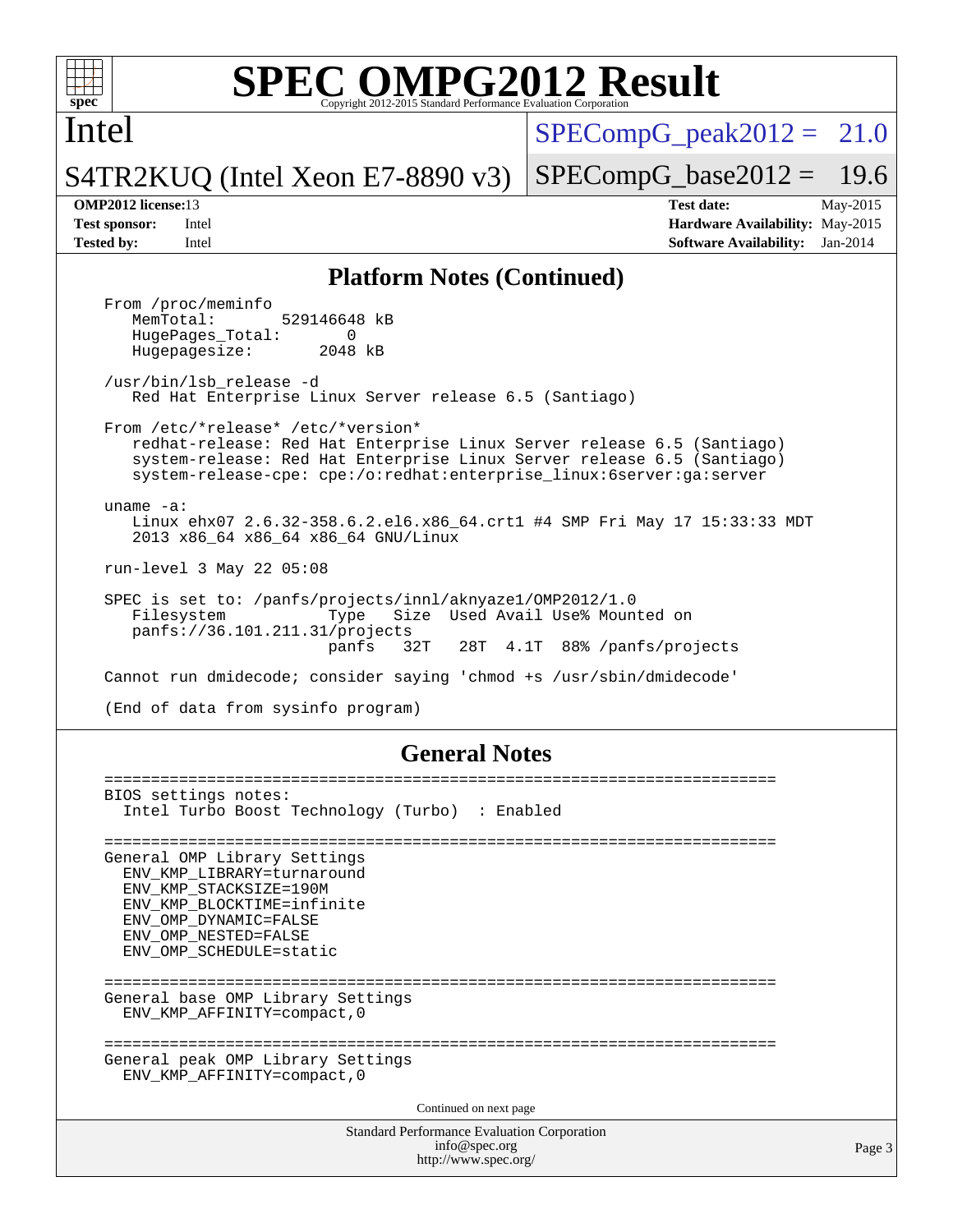

Intel

 $SPECompG_peak2012 = 21.0$  $SPECompG_peak2012 = 21.0$ 

S4TR2KUQ (Intel Xeon E7-8890 v3)

 $SPECompG_base2012 = 19.6$  $SPECompG_base2012 = 19.6$ 

**[OMP2012 license:](http://www.spec.org/auto/omp2012/Docs/result-fields.html#OMP2012license)**13 **[Test date:](http://www.spec.org/auto/omp2012/Docs/result-fields.html#Testdate)** May-2015 **[Test sponsor:](http://www.spec.org/auto/omp2012/Docs/result-fields.html#Testsponsor)** Intel **[Hardware Availability:](http://www.spec.org/auto/omp2012/Docs/result-fields.html#HardwareAvailability)** May-2015 **[Tested by:](http://www.spec.org/auto/omp2012/Docs/result-fields.html#Testedby)** Intel **[Software Availability:](http://www.spec.org/auto/omp2012/Docs/result-fields.html#SoftwareAvailability)** Jan-2014

#### **[General Notes \(Continued\)](http://www.spec.org/auto/omp2012/Docs/result-fields.html#GeneralNotes)**

| Per benchmark peak OMP Library Settings                                                                        |
|----------------------------------------------------------------------------------------------------------------|
| -----------------------------<br>351.bwaves:peak:<br>ENV KMP AFFINITY=compact, 1<br>ENV_OMP_SCHEDULE=static, 1 |
| 357.bt331:peak:<br>ENV_OMP_SCHEDULE=static, 1                                                                  |
| 359.botsspar:peak:<br>ENV KMP AFFINITY=compact, 1<br>ENV OMP SCHEDULE=quided                                   |
| --------------<br>362.fma3d:peak:<br>ENV OMP SCHEDULE=static, 1                                                |
| 363.swim:peak:<br>ENV KMP AFFINITY=compact, 1                                                                  |
| ---------------------<br>$370.\text{mgrid}331:\text{peak}:$<br>ENV KMP AFFINITY=compact, 1                     |
| 372.smithwa:peak:<br>ENV KMP AFFINITY=compact, 1<br>ENV OMP SCHEDULE=static, 1                                 |

### **[Base Compiler Invocation](http://www.spec.org/auto/omp2012/Docs/result-fields.html#BaseCompilerInvocation)**

[C benchmarks](http://www.spec.org/auto/omp2012/Docs/result-fields.html#Cbenchmarks): [icc](http://www.spec.org/omp2012/results/res2015q2/omp2012-20150527-00065.flags.html#user_CCbase_intel_icc_a87c68a857bc5ec5362391a49d3a37a6)

[C++ benchmarks:](http://www.spec.org/auto/omp2012/Docs/result-fields.html#CXXbenchmarks) [icpc](http://www.spec.org/omp2012/results/res2015q2/omp2012-20150527-00065.flags.html#user_CXXbase_intel_icpc_2d899f8d163502b12eb4a60069f80c1c)

[Fortran benchmarks](http://www.spec.org/auto/omp2012/Docs/result-fields.html#Fortranbenchmarks): [ifort](http://www.spec.org/omp2012/results/res2015q2/omp2012-20150527-00065.flags.html#user_FCbase_intel_ifort_8a5e5e06b19a251bdeaf8fdab5d62f20)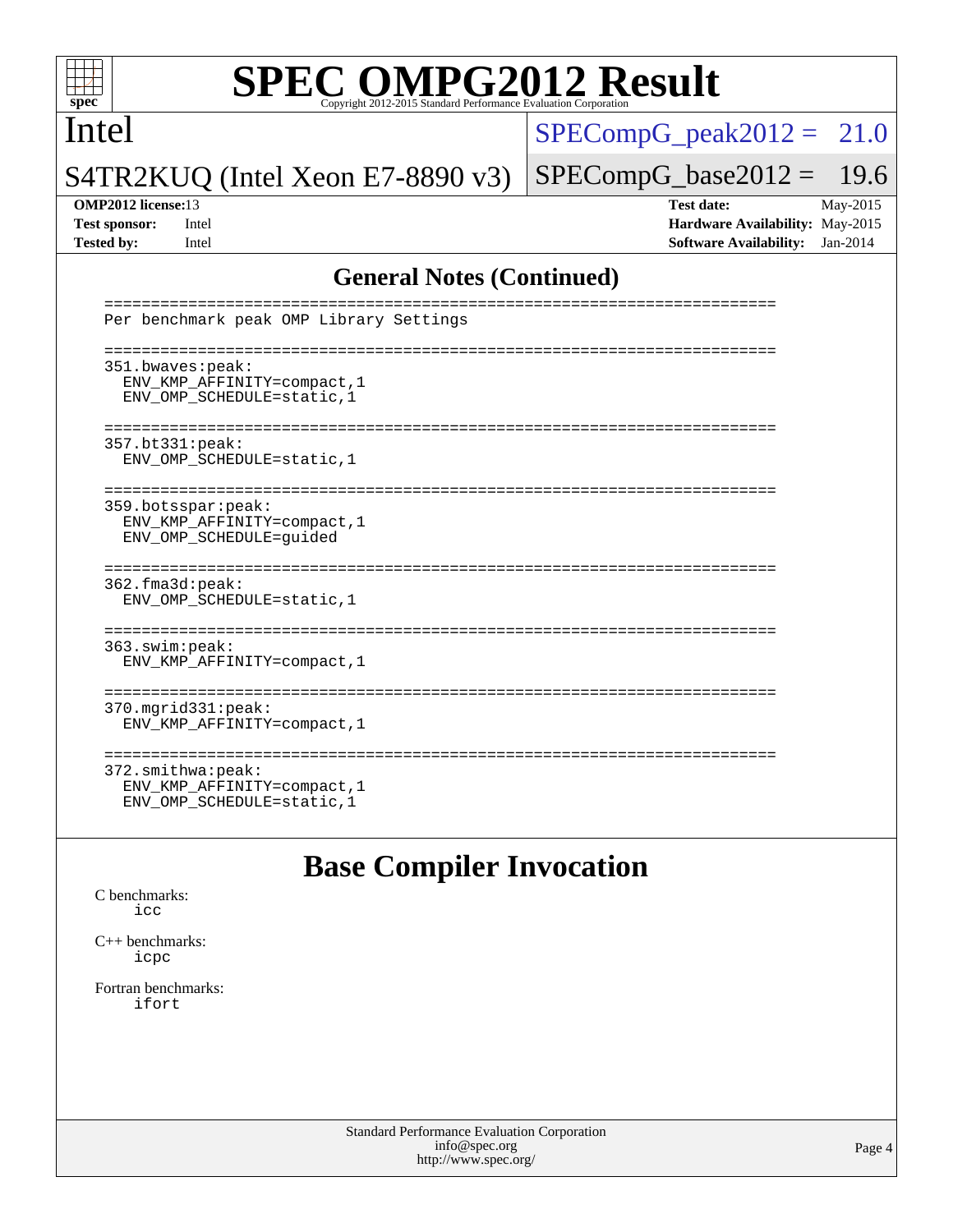

#### Intel

 $SPECompG_peak2012 = 21.0$  $SPECompG_peak2012 = 21.0$ 

#### S4TR2KUQ (Intel Xeon E7-8890 v3)

**[Tested by:](http://www.spec.org/auto/omp2012/Docs/result-fields.html#Testedby)** Intel **[Software Availability:](http://www.spec.org/auto/omp2012/Docs/result-fields.html#SoftwareAvailability)** Jan-2014

 $SPECompG_base2012 = 19.6$  $SPECompG_base2012 = 19.6$ **[OMP2012 license:](http://www.spec.org/auto/omp2012/Docs/result-fields.html#OMP2012license)**13 **[Test date:](http://www.spec.org/auto/omp2012/Docs/result-fields.html#Testdate)** May-2015 **[Test sponsor:](http://www.spec.org/auto/omp2012/Docs/result-fields.html#Testsponsor)** Intel **[Hardware Availability:](http://www.spec.org/auto/omp2012/Docs/result-fields.html#HardwareAvailability)** May-2015

**[Base Portability Flags](http://www.spec.org/auto/omp2012/Docs/result-fields.html#BasePortabilityFlags)**

 350.md: [-FR](http://www.spec.org/omp2012/results/res2015q2/omp2012-20150527-00065.flags.html#user_baseFPORTABILITY350_md_f-FR) 357.bt331: [-mcmodel=medium](http://www.spec.org/omp2012/results/res2015q2/omp2012-20150527-00065.flags.html#user_basePORTABILITY357_bt331_f-mcmodel_3a41622424bdd074c4f0f2d2f224c7e5) 363.swim: [-mcmodel=medium](http://www.spec.org/omp2012/results/res2015q2/omp2012-20150527-00065.flags.html#user_basePORTABILITY363_swim_f-mcmodel_3a41622424bdd074c4f0f2d2f224c7e5) 367.imagick: [-std=c99](http://www.spec.org/omp2012/results/res2015q2/omp2012-20150527-00065.flags.html#user_baseCPORTABILITY367_imagick_f-std_2ec6533b6e06f1c4a6c9b78d9e9cde24)

**[Base Optimization Flags](http://www.spec.org/auto/omp2012/Docs/result-fields.html#BaseOptimizationFlags)**

[C benchmarks](http://www.spec.org/auto/omp2012/Docs/result-fields.html#Cbenchmarks):

[-O3](http://www.spec.org/omp2012/results/res2015q2/omp2012-20150527-00065.flags.html#user_CCbase_f-O3) [-openmp](http://www.spec.org/omp2012/results/res2015q2/omp2012-20150527-00065.flags.html#user_CCbase_f-openmp) [-ipo](http://www.spec.org/omp2012/results/res2015q2/omp2012-20150527-00065.flags.html#user_CCbase_f-ipo_84062ab53814f613187d02344b8f49a7) [-xCORE-AVX2](http://www.spec.org/omp2012/results/res2015q2/omp2012-20150527-00065.flags.html#user_CCbase_f-xCORE-AVX2) [-ansi-alias](http://www.spec.org/omp2012/results/res2015q2/omp2012-20150527-00065.flags.html#user_CCbase_f-ansi-alias)

[C++ benchmarks:](http://www.spec.org/auto/omp2012/Docs/result-fields.html#CXXbenchmarks)

[-O3](http://www.spec.org/omp2012/results/res2015q2/omp2012-20150527-00065.flags.html#user_CXXbase_f-O3) [-openmp](http://www.spec.org/omp2012/results/res2015q2/omp2012-20150527-00065.flags.html#user_CXXbase_f-openmp) [-ipo](http://www.spec.org/omp2012/results/res2015q2/omp2012-20150527-00065.flags.html#user_CXXbase_f-ipo_84062ab53814f613187d02344b8f49a7) [-xCORE-AVX2](http://www.spec.org/omp2012/results/res2015q2/omp2012-20150527-00065.flags.html#user_CXXbase_f-xCORE-AVX2) [-ansi-alias](http://www.spec.org/omp2012/results/res2015q2/omp2012-20150527-00065.flags.html#user_CXXbase_f-ansi-alias)

[Fortran benchmarks](http://www.spec.org/auto/omp2012/Docs/result-fields.html#Fortranbenchmarks):

[-O3](http://www.spec.org/omp2012/results/res2015q2/omp2012-20150527-00065.flags.html#user_FCbase_f-O3) [-openmp](http://www.spec.org/omp2012/results/res2015q2/omp2012-20150527-00065.flags.html#user_FCbase_f-openmp) [-ipo](http://www.spec.org/omp2012/results/res2015q2/omp2012-20150527-00065.flags.html#user_FCbase_f-ipo_84062ab53814f613187d02344b8f49a7) [-xCORE-AVX2](http://www.spec.org/omp2012/results/res2015q2/omp2012-20150527-00065.flags.html#user_FCbase_f-xCORE-AVX2) [-align array64byte](http://www.spec.org/omp2012/results/res2015q2/omp2012-20150527-00065.flags.html#user_FCbase_f-align_c9377f996e966d652baaf753401d4725)

**[Peak Compiler Invocation](http://www.spec.org/auto/omp2012/Docs/result-fields.html#PeakCompilerInvocation)**

[C benchmarks](http://www.spec.org/auto/omp2012/Docs/result-fields.html#Cbenchmarks): [icc](http://www.spec.org/omp2012/results/res2015q2/omp2012-20150527-00065.flags.html#user_CCpeak_intel_icc_a87c68a857bc5ec5362391a49d3a37a6)

[C++ benchmarks:](http://www.spec.org/auto/omp2012/Docs/result-fields.html#CXXbenchmarks) [icpc](http://www.spec.org/omp2012/results/res2015q2/omp2012-20150527-00065.flags.html#user_CXXpeak_intel_icpc_2d899f8d163502b12eb4a60069f80c1c)

[Fortran benchmarks](http://www.spec.org/auto/omp2012/Docs/result-fields.html#Fortranbenchmarks): [ifort](http://www.spec.org/omp2012/results/res2015q2/omp2012-20150527-00065.flags.html#user_FCpeak_intel_ifort_8a5e5e06b19a251bdeaf8fdab5d62f20)

#### **[Peak Portability Flags](http://www.spec.org/auto/omp2012/Docs/result-fields.html#PeakPortabilityFlags)**

 350.md: [-FR](http://www.spec.org/omp2012/results/res2015q2/omp2012-20150527-00065.flags.html#user_peakFPORTABILITY350_md_f-FR) 357.bt331: [-mcmodel=medium](http://www.spec.org/omp2012/results/res2015q2/omp2012-20150527-00065.flags.html#user_peakPORTABILITY357_bt331_f-mcmodel_3a41622424bdd074c4f0f2d2f224c7e5) 363.swim: [-mcmodel=medium](http://www.spec.org/omp2012/results/res2015q2/omp2012-20150527-00065.flags.html#user_peakPORTABILITY363_swim_f-mcmodel_3a41622424bdd074c4f0f2d2f224c7e5) 367.imagick: [-std=c99](http://www.spec.org/omp2012/results/res2015q2/omp2012-20150527-00065.flags.html#user_peakCPORTABILITY367_imagick_f-std_2ec6533b6e06f1c4a6c9b78d9e9cde24)

## **[Peak Optimization Flags](http://www.spec.org/auto/omp2012/Docs/result-fields.html#PeakOptimizationFlags)**

[C benchmarks](http://www.spec.org/auto/omp2012/Docs/result-fields.html#Cbenchmarks):

 352.nab: [-O3](http://www.spec.org/omp2012/results/res2015q2/omp2012-20150527-00065.flags.html#user_peakOPTIMIZE352_nab_f-O3) [-openmp](http://www.spec.org/omp2012/results/res2015q2/omp2012-20150527-00065.flags.html#user_peakOPTIMIZE352_nab_f-openmp) [-ipo](http://www.spec.org/omp2012/results/res2015q2/omp2012-20150527-00065.flags.html#user_peakOPTIMIZE352_nab_f-ipo_84062ab53814f613187d02344b8f49a7) [-xCORE-AVX2](http://www.spec.org/omp2012/results/res2015q2/omp2012-20150527-00065.flags.html#user_peakOPTIMIZE352_nab_f-xCORE-AVX2) [-fno-alias](http://www.spec.org/omp2012/results/res2015q2/omp2012-20150527-00065.flags.html#user_peakOPTIMIZE352_nab_f-no-alias_694e77f6c5a51e658e82ccff53a9e63a) [-opt-malloc-options=1](http://www.spec.org/omp2012/results/res2015q2/omp2012-20150527-00065.flags.html#user_peakOPTIMIZE352_nab_f-opt-malloc-options_d882ffc6ff87e51efe45f9a5190004b0) [-opt-calloc](http://www.spec.org/omp2012/results/res2015q2/omp2012-20150527-00065.flags.html#user_peakOPTIMIZE352_nab_f-opt-calloc) [-fp-model fast=2](http://www.spec.org/omp2012/results/res2015q2/omp2012-20150527-00065.flags.html#user_peakOPTIMIZE352_nab_f-fp-model_a7fb8ccb7275e23f0079632c153cfcab) [-no-prec-div](http://www.spec.org/omp2012/results/res2015q2/omp2012-20150527-00065.flags.html#user_peakOPTIMIZE352_nab_f-no-prec-div) [-no-prec-sqrt](http://www.spec.org/omp2012/results/res2015q2/omp2012-20150527-00065.flags.html#user_peakOPTIMIZE352_nab_f-no-prec-sqrt) [-ansi-alias](http://www.spec.org/omp2012/results/res2015q2/omp2012-20150527-00065.flags.html#user_peakCOPTIMIZE352_nab_f-ansi-alias)

Continued on next page

Standard Performance Evaluation Corporation [info@spec.org](mailto:info@spec.org) <http://www.spec.org/>

Page 5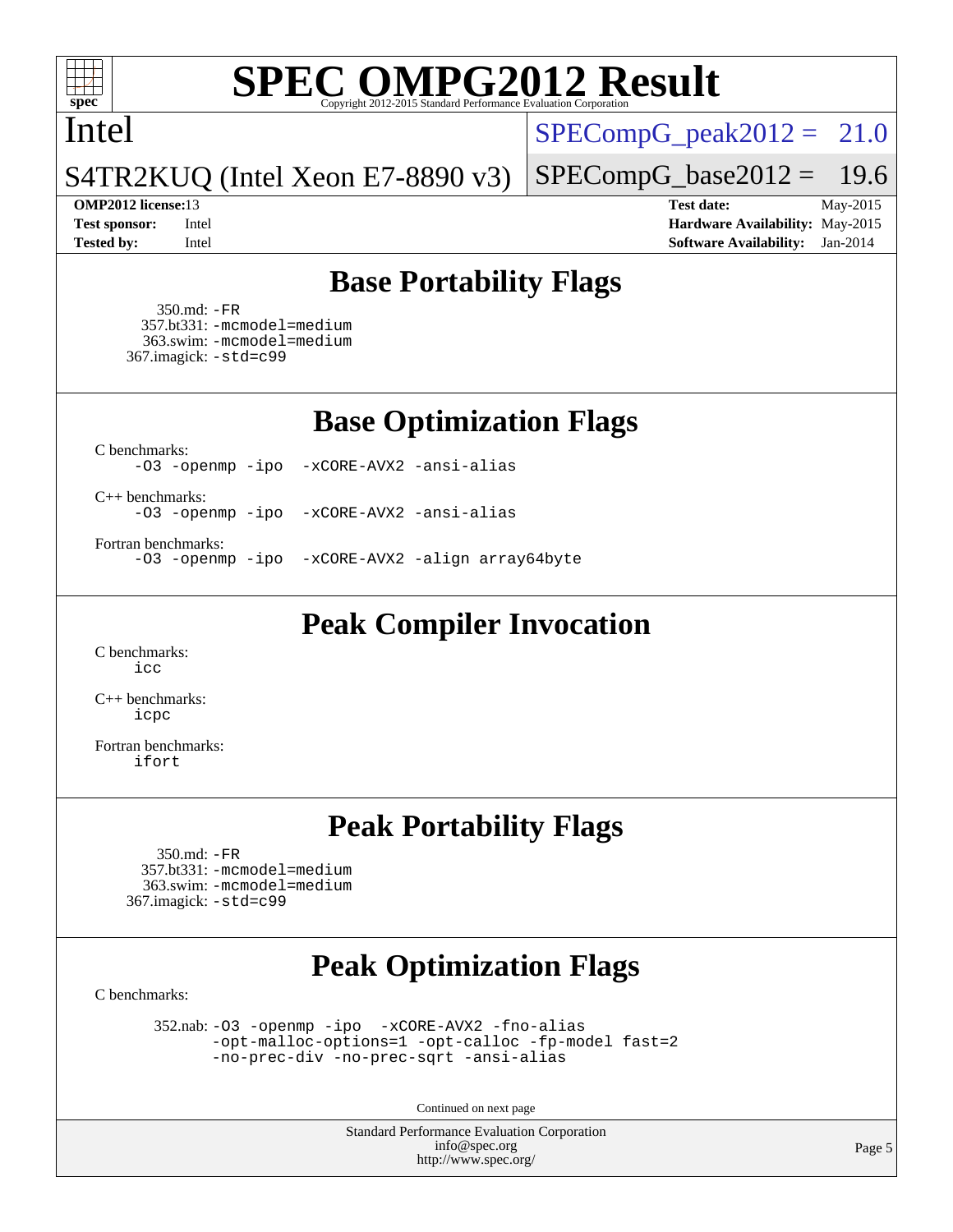

Intel

## **[SPEC OMPG2012 Result](http://www.spec.org/auto/omp2012/Docs/result-fields.html#SPECOMPG2012Result)**

 $SPECompG_peak2012 = 21.0$  $SPECompG_peak2012 = 21.0$ 

S4TR2KUQ (Intel Xeon E7-8890 v3)

 $SPECompG_base2012 = 19.6$  $SPECompG_base2012 = 19.6$ 

**[OMP2012 license:](http://www.spec.org/auto/omp2012/Docs/result-fields.html#OMP2012license)**13 **[Test date:](http://www.spec.org/auto/omp2012/Docs/result-fields.html#Testdate)** May-2015 **[Test sponsor:](http://www.spec.org/auto/omp2012/Docs/result-fields.html#Testsponsor)** Intel **[Hardware Availability:](http://www.spec.org/auto/omp2012/Docs/result-fields.html#HardwareAvailability)** May-2015 **[Tested by:](http://www.spec.org/auto/omp2012/Docs/result-fields.html#Testedby)** Intel **[Software Availability:](http://www.spec.org/auto/omp2012/Docs/result-fields.html#SoftwareAvailability)** Jan-2014

## **[Peak Optimization Flags \(Continued\)](http://www.spec.org/auto/omp2012/Docs/result-fields.html#PeakOptimizationFlags)**

Standard Performance Evaluation Corporation [info@spec.org](mailto:info@spec.org) 358.botsalgn: [-O3](http://www.spec.org/omp2012/results/res2015q2/omp2012-20150527-00065.flags.html#user_peakOPTIMIZE358_botsalgn_f-O3) [-openmp](http://www.spec.org/omp2012/results/res2015q2/omp2012-20150527-00065.flags.html#user_peakOPTIMIZE358_botsalgn_f-openmp) [-ipo](http://www.spec.org/omp2012/results/res2015q2/omp2012-20150527-00065.flags.html#user_peakOPTIMIZE358_botsalgn_f-ipo_84062ab53814f613187d02344b8f49a7) [-xSSE4.2](http://www.spec.org/omp2012/results/res2015q2/omp2012-20150527-00065.flags.html#user_peakOPTIMIZE358_botsalgn_f-xSSE42_f91528193cf0b216347adb8b939d4107) [-fno-alias](http://www.spec.org/omp2012/results/res2015q2/omp2012-20150527-00065.flags.html#user_peakOPTIMIZE358_botsalgn_f-no-alias_694e77f6c5a51e658e82ccff53a9e63a) [-ansi-alias](http://www.spec.org/omp2012/results/res2015q2/omp2012-20150527-00065.flags.html#user_peakCOPTIMIZE358_botsalgn_f-ansi-alias) 359.botsspar: [-O3](http://www.spec.org/omp2012/results/res2015q2/omp2012-20150527-00065.flags.html#user_peakOPTIMIZE359_botsspar_f-O3) [-openmp](http://www.spec.org/omp2012/results/res2015q2/omp2012-20150527-00065.flags.html#user_peakOPTIMIZE359_botsspar_f-openmp) [-ipo](http://www.spec.org/omp2012/results/res2015q2/omp2012-20150527-00065.flags.html#user_peakOPTIMIZE359_botsspar_f-ipo_84062ab53814f613187d02344b8f49a7) [-xCORE-AVX2](http://www.spec.org/omp2012/results/res2015q2/omp2012-20150527-00065.flags.html#user_peakOPTIMIZE359_botsspar_f-xCORE-AVX2) [-fno-alias](http://www.spec.org/omp2012/results/res2015q2/omp2012-20150527-00065.flags.html#user_peakOPTIMIZE359_botsspar_f-no-alias_694e77f6c5a51e658e82ccff53a9e63a) [-ansi-alias](http://www.spec.org/omp2012/results/res2015q2/omp2012-20150527-00065.flags.html#user_peakCOPTIMIZE359_botsspar_f-ansi-alias) 367.imagick: [-O3](http://www.spec.org/omp2012/results/res2015q2/omp2012-20150527-00065.flags.html#user_peakOPTIMIZE367_imagick_f-O3) [-openmp](http://www.spec.org/omp2012/results/res2015q2/omp2012-20150527-00065.flags.html#user_peakOPTIMIZE367_imagick_f-openmp) [-ipo](http://www.spec.org/omp2012/results/res2015q2/omp2012-20150527-00065.flags.html#user_peakOPTIMIZE367_imagick_f-ipo_84062ab53814f613187d02344b8f49a7) [-xCORE-AVX2](http://www.spec.org/omp2012/results/res2015q2/omp2012-20150527-00065.flags.html#user_peakOPTIMIZE367_imagick_f-xCORE-AVX2) [-ansi-alias](http://www.spec.org/omp2012/results/res2015q2/omp2012-20150527-00065.flags.html#user_peakCOPTIMIZE367_imagick_f-ansi-alias) 372.smithwa: [-O3](http://www.spec.org/omp2012/results/res2015q2/omp2012-20150527-00065.flags.html#user_peakOPTIMIZE372_smithwa_f-O3) [-openmp](http://www.spec.org/omp2012/results/res2015q2/omp2012-20150527-00065.flags.html#user_peakOPTIMIZE372_smithwa_f-openmp) [-ipo](http://www.spec.org/omp2012/results/res2015q2/omp2012-20150527-00065.flags.html#user_peakOPTIMIZE372_smithwa_f-ipo_84062ab53814f613187d02344b8f49a7) [-xSSE4.2](http://www.spec.org/omp2012/results/res2015q2/omp2012-20150527-00065.flags.html#user_peakOPTIMIZE372_smithwa_f-xSSE42_f91528193cf0b216347adb8b939d4107) [-fno-alias](http://www.spec.org/omp2012/results/res2015q2/omp2012-20150527-00065.flags.html#user_peakOPTIMIZE372_smithwa_f-no-alias_694e77f6c5a51e658e82ccff53a9e63a) [-opt-streaming-stores always](http://www.spec.org/omp2012/results/res2015q2/omp2012-20150527-00065.flags.html#user_peakOPTIMIZE372_smithwa_f-opt-streaming-stores-always_66f55dbc532842151ebc4c82f4f5b019) [-opt-malloc-options=1](http://www.spec.org/omp2012/results/res2015q2/omp2012-20150527-00065.flags.html#user_peakOPTIMIZE372_smithwa_f-opt-malloc-options_d882ffc6ff87e51efe45f9a5190004b0) [-ansi-alias](http://www.spec.org/omp2012/results/res2015q2/omp2012-20150527-00065.flags.html#user_peakCOPTIMIZE372_smithwa_f-ansi-alias) [C++ benchmarks:](http://www.spec.org/auto/omp2012/Docs/result-fields.html#CXXbenchmarks) [-O3](http://www.spec.org/omp2012/results/res2015q2/omp2012-20150527-00065.flags.html#user_CXXpeak_f-O3) [-openmp](http://www.spec.org/omp2012/results/res2015q2/omp2012-20150527-00065.flags.html#user_CXXpeak_f-openmp) [-ipo](http://www.spec.org/omp2012/results/res2015q2/omp2012-20150527-00065.flags.html#user_CXXpeak_f-ipo_84062ab53814f613187d02344b8f49a7) [-xCORE-AVX2](http://www.spec.org/omp2012/results/res2015q2/omp2012-20150527-00065.flags.html#user_CXXpeak_f-xCORE-AVX2) [-fno-alias](http://www.spec.org/omp2012/results/res2015q2/omp2012-20150527-00065.flags.html#user_CXXpeak_f-no-alias_694e77f6c5a51e658e82ccff53a9e63a) [-ansi-alias](http://www.spec.org/omp2012/results/res2015q2/omp2012-20150527-00065.flags.html#user_CXXpeak_f-ansi-alias) [Fortran benchmarks](http://www.spec.org/auto/omp2012/Docs/result-fields.html#Fortranbenchmarks): 350.md: [-O3](http://www.spec.org/omp2012/results/res2015q2/omp2012-20150527-00065.flags.html#user_peakOPTIMIZE350_md_f-O3) [-openmp](http://www.spec.org/omp2012/results/res2015q2/omp2012-20150527-00065.flags.html#user_peakOPTIMIZE350_md_f-openmp) [-ipo](http://www.spec.org/omp2012/results/res2015q2/omp2012-20150527-00065.flags.html#user_peakOPTIMIZE350_md_f-ipo_84062ab53814f613187d02344b8f49a7) [-xCORE-AVX2](http://www.spec.org/omp2012/results/res2015q2/omp2012-20150527-00065.flags.html#user_peakOPTIMIZE350_md_f-xCORE-AVX2) [-fno-alias](http://www.spec.org/omp2012/results/res2015q2/omp2012-20150527-00065.flags.html#user_peakOPTIMIZE350_md_f-no-alias_694e77f6c5a51e658e82ccff53a9e63a) [-opt-malloc-options=1](http://www.spec.org/omp2012/results/res2015q2/omp2012-20150527-00065.flags.html#user_peakOPTIMIZE350_md_f-opt-malloc-options_d882ffc6ff87e51efe45f9a5190004b0) [-fp-model fast=2](http://www.spec.org/omp2012/results/res2015q2/omp2012-20150527-00065.flags.html#user_peakFOPTIMIZE350_md_f-fp-model_a7fb8ccb7275e23f0079632c153cfcab) [-no-prec-div](http://www.spec.org/omp2012/results/res2015q2/omp2012-20150527-00065.flags.html#user_peakFOPTIMIZE350_md_f-no-prec-div) [-no-prec-sqrt](http://www.spec.org/omp2012/results/res2015q2/omp2012-20150527-00065.flags.html#user_peakFOPTIMIZE350_md_f-no-prec-sqrt) [-align array64byte](http://www.spec.org/omp2012/results/res2015q2/omp2012-20150527-00065.flags.html#user_peakFOPTIMIZE350_md_f-align_c9377f996e966d652baaf753401d4725) 351.bwaves: [-O3](http://www.spec.org/omp2012/results/res2015q2/omp2012-20150527-00065.flags.html#user_peakOPTIMIZE351_bwaves_f-O3) [-openmp](http://www.spec.org/omp2012/results/res2015q2/omp2012-20150527-00065.flags.html#user_peakOPTIMIZE351_bwaves_f-openmp) [-ipo](http://www.spec.org/omp2012/results/res2015q2/omp2012-20150527-00065.flags.html#user_peakOPTIMIZE351_bwaves_f-ipo_84062ab53814f613187d02344b8f49a7) [-xCORE-AVX2](http://www.spec.org/omp2012/results/res2015q2/omp2012-20150527-00065.flags.html#user_peakOPTIMIZE351_bwaves_f-xCORE-AVX2) [-fno-alias](http://www.spec.org/omp2012/results/res2015q2/omp2012-20150527-00065.flags.html#user_peakOPTIMIZE351_bwaves_f-no-alias_694e77f6c5a51e658e82ccff53a9e63a) [-fp-model fast=2](http://www.spec.org/omp2012/results/res2015q2/omp2012-20150527-00065.flags.html#user_peakFOPTIMIZE351_bwaves_f-fp-model_a7fb8ccb7275e23f0079632c153cfcab) [-no-prec-div](http://www.spec.org/omp2012/results/res2015q2/omp2012-20150527-00065.flags.html#user_peakFOPTIMIZE351_bwaves_f-no-prec-div) [-no-prec-sqrt](http://www.spec.org/omp2012/results/res2015q2/omp2012-20150527-00065.flags.html#user_peakFOPTIMIZE351_bwaves_f-no-prec-sqrt) [-align array64byte](http://www.spec.org/omp2012/results/res2015q2/omp2012-20150527-00065.flags.html#user_peakFOPTIMIZE351_bwaves_f-align_c9377f996e966d652baaf753401d4725) 357.bt331: Same as 351.bwaves 360.ilbdc: [-O3](http://www.spec.org/omp2012/results/res2015q2/omp2012-20150527-00065.flags.html#user_peakOPTIMIZE360_ilbdc_f-O3) [-openmp](http://www.spec.org/omp2012/results/res2015q2/omp2012-20150527-00065.flags.html#user_peakOPTIMIZE360_ilbdc_f-openmp) [-ipo](http://www.spec.org/omp2012/results/res2015q2/omp2012-20150527-00065.flags.html#user_peakOPTIMIZE360_ilbdc_f-ipo_84062ab53814f613187d02344b8f49a7) [-xCORE-AVX2](http://www.spec.org/omp2012/results/res2015q2/omp2012-20150527-00065.flags.html#user_peakOPTIMIZE360_ilbdc_f-xCORE-AVX2) [-opt-malloc-options=1](http://www.spec.org/omp2012/results/res2015q2/omp2012-20150527-00065.flags.html#user_peakOPTIMIZE360_ilbdc_f-opt-malloc-options_d882ffc6ff87e51efe45f9a5190004b0) [-align array64byte](http://www.spec.org/omp2012/results/res2015q2/omp2012-20150527-00065.flags.html#user_peakFOPTIMIZE360_ilbdc_f-align_c9377f996e966d652baaf753401d4725) 362.fma3d: [-O3](http://www.spec.org/omp2012/results/res2015q2/omp2012-20150527-00065.flags.html#user_peakOPTIMIZE362_fma3d_f-O3) [-openmp](http://www.spec.org/omp2012/results/res2015q2/omp2012-20150527-00065.flags.html#user_peakOPTIMIZE362_fma3d_f-openmp) [-ipo](http://www.spec.org/omp2012/results/res2015q2/omp2012-20150527-00065.flags.html#user_peakOPTIMIZE362_fma3d_f-ipo_84062ab53814f613187d02344b8f49a7) [-xCORE-AVX2](http://www.spec.org/omp2012/results/res2015q2/omp2012-20150527-00065.flags.html#user_peakOPTIMIZE362_fma3d_f-xCORE-AVX2) [-fno-alias](http://www.spec.org/omp2012/results/res2015q2/omp2012-20150527-00065.flags.html#user_peakOPTIMIZE362_fma3d_f-no-alias_694e77f6c5a51e658e82ccff53a9e63a) [-align array64byte](http://www.spec.org/omp2012/results/res2015q2/omp2012-20150527-00065.flags.html#user_peakFOPTIMIZE362_fma3d_f-align_c9377f996e966d652baaf753401d4725) 363.swim: [-O3](http://www.spec.org/omp2012/results/res2015q2/omp2012-20150527-00065.flags.html#user_peakOPTIMIZE363_swim_f-O3) [-openmp](http://www.spec.org/omp2012/results/res2015q2/omp2012-20150527-00065.flags.html#user_peakOPTIMIZE363_swim_f-openmp) [-ipo](http://www.spec.org/omp2012/results/res2015q2/omp2012-20150527-00065.flags.html#user_peakOPTIMIZE363_swim_f-ipo_84062ab53814f613187d02344b8f49a7) [-xSSE4.2](http://www.spec.org/omp2012/results/res2015q2/omp2012-20150527-00065.flags.html#user_peakOPTIMIZE363_swim_f-xSSE42_f91528193cf0b216347adb8b939d4107) [-fno-alias](http://www.spec.org/omp2012/results/res2015q2/omp2012-20150527-00065.flags.html#user_peakOPTIMIZE363_swim_f-no-alias_694e77f6c5a51e658e82ccff53a9e63a) [-opt-streaming-stores always](http://www.spec.org/omp2012/results/res2015q2/omp2012-20150527-00065.flags.html#user_peakOPTIMIZE363_swim_f-opt-streaming-stores-always_66f55dbc532842151ebc4c82f4f5b019) [-opt-malloc-options=3](http://www.spec.org/omp2012/results/res2015q2/omp2012-20150527-00065.flags.html#user_peakOPTIMIZE363_swim_f-opt-malloc-options_13ab9b803cf986b4ee62f0a5998c2238) [-align array64byte](http://www.spec.org/omp2012/results/res2015q2/omp2012-20150527-00065.flags.html#user_peakFOPTIMIZE363_swim_f-align_c9377f996e966d652baaf753401d4725) 370.mgrid331: [-O3](http://www.spec.org/omp2012/results/res2015q2/omp2012-20150527-00065.flags.html#user_peakOPTIMIZE370_mgrid331_f-O3) [-openmp](http://www.spec.org/omp2012/results/res2015q2/omp2012-20150527-00065.flags.html#user_peakOPTIMIZE370_mgrid331_f-openmp) [-ipo](http://www.spec.org/omp2012/results/res2015q2/omp2012-20150527-00065.flags.html#user_peakOPTIMIZE370_mgrid331_f-ipo_84062ab53814f613187d02344b8f49a7) [-xSSE4.2](http://www.spec.org/omp2012/results/res2015q2/omp2012-20150527-00065.flags.html#user_peakOPTIMIZE370_mgrid331_f-xSSE42_f91528193cf0b216347adb8b939d4107) [-fno-alias](http://www.spec.org/omp2012/results/res2015q2/omp2012-20150527-00065.flags.html#user_peakOPTIMIZE370_mgrid331_f-no-alias_694e77f6c5a51e658e82ccff53a9e63a) [-opt-malloc-options=3](http://www.spec.org/omp2012/results/res2015q2/omp2012-20150527-00065.flags.html#user_peakOPTIMIZE370_mgrid331_f-opt-malloc-options_13ab9b803cf986b4ee62f0a5998c2238) [-align array64byte](http://www.spec.org/omp2012/results/res2015q2/omp2012-20150527-00065.flags.html#user_peakFOPTIMIZE370_mgrid331_f-align_c9377f996e966d652baaf753401d4725) 371.applu331: [-O3](http://www.spec.org/omp2012/results/res2015q2/omp2012-20150527-00065.flags.html#user_peakOPTIMIZE371_applu331_f-O3) [-openmp](http://www.spec.org/omp2012/results/res2015q2/omp2012-20150527-00065.flags.html#user_peakOPTIMIZE371_applu331_f-openmp) [-ipo](http://www.spec.org/omp2012/results/res2015q2/omp2012-20150527-00065.flags.html#user_peakOPTIMIZE371_applu331_f-ipo_84062ab53814f613187d02344b8f49a7) [-xCORE-AVX2](http://www.spec.org/omp2012/results/res2015q2/omp2012-20150527-00065.flags.html#user_peakOPTIMIZE371_applu331_f-xCORE-AVX2) [-align array64byte](http://www.spec.org/omp2012/results/res2015q2/omp2012-20150527-00065.flags.html#user_peakFOPTIMIZE371_applu331_f-align_c9377f996e966d652baaf753401d4725) The flags file that was used to format this result can be browsed at <http://www.spec.org/omp2012/flags/Intel-ic13.0-linux64.20140219.html> You can also download the XML flags source by saving the following link: <http://www.spec.org/omp2012/flags/Intel-ic13.0-linux64.20140219.xml>

<http://www.spec.org/>

Page 6